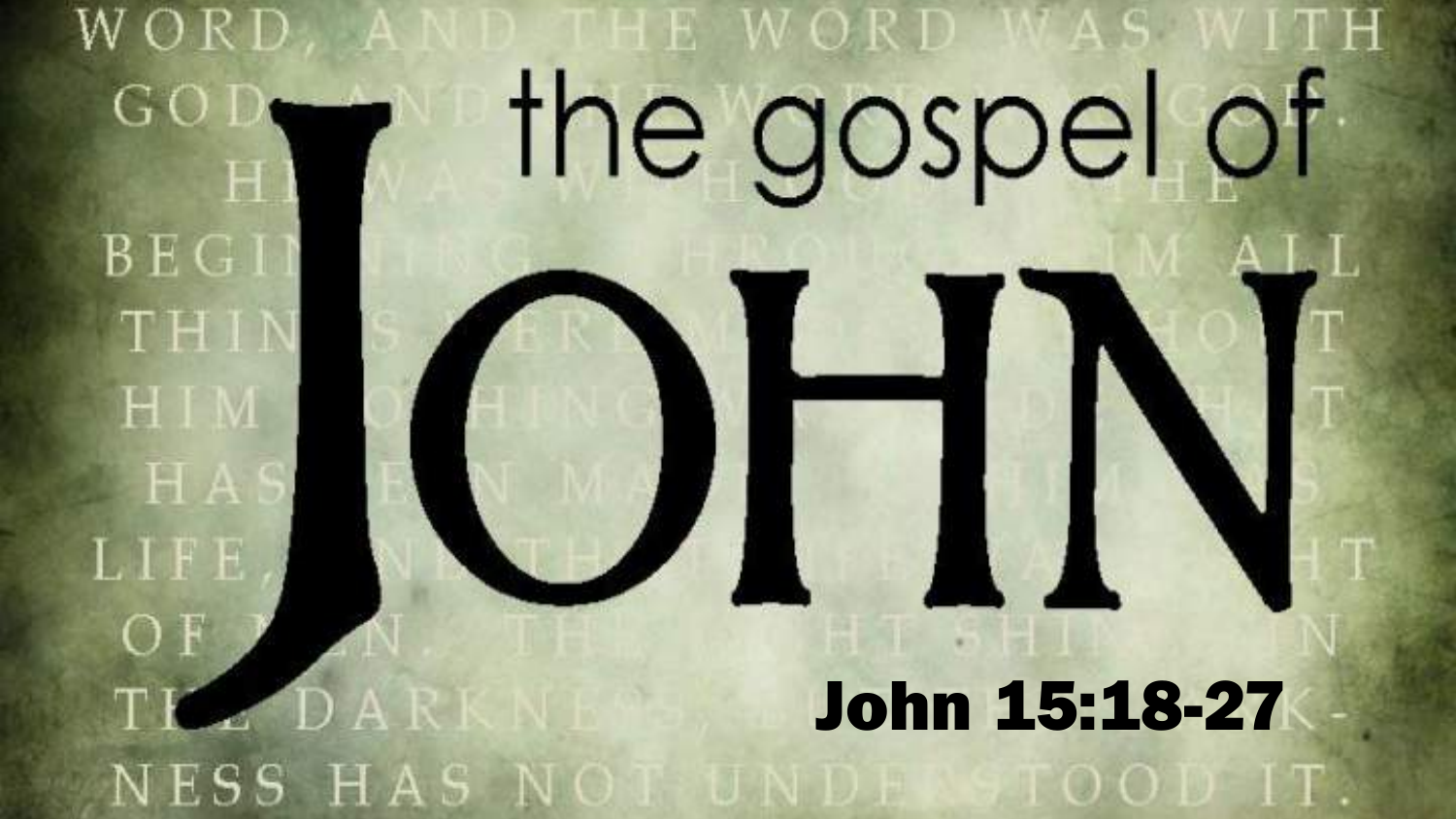## **Introduction**

In this passage we begin to look at the relationship between the true believer and the world. The world hates true believers. The world mocks, ridicules and considers genuine believers strange and foolish. The world (under Satan's control) want to suppress the message of the Gospel and will use persecution that ranges from social stigma to murder to intimidate the believer to silence.

Jesus wanted the believer to be informed and to know what his relationship with the world is.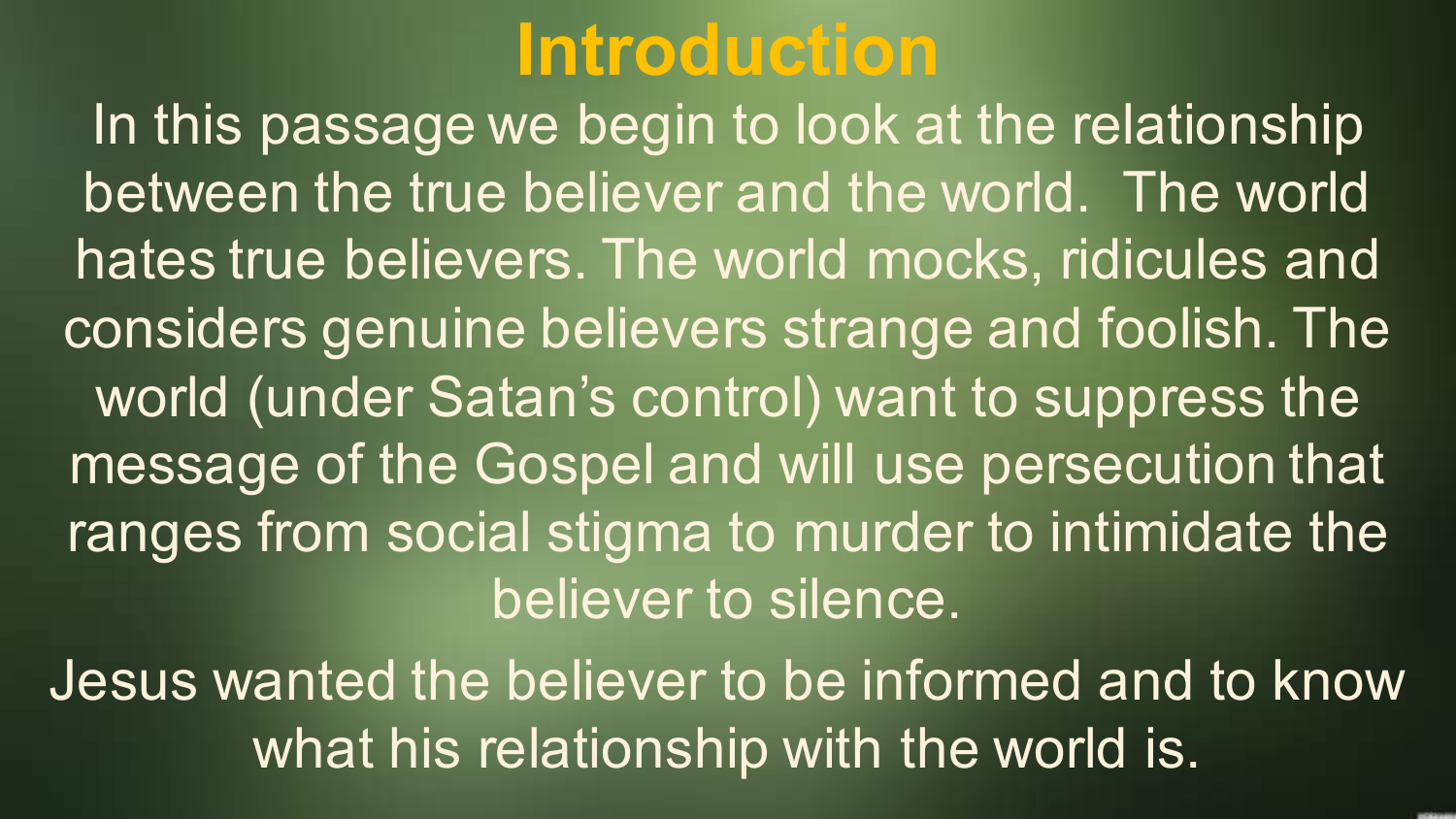## **John 15:18-27**

"If the world hates you, you know that it hated Me before it hated you. **<sup>19</sup>** If you were of the world, the world would love its own. Yet because you are not of the world, but I chose you out of the world, therefore the world hates you. **<sup>20</sup>** Remember the word that I said to you, 'A servant is not greater than his master.' If they persecuted Me, they will also persecute you. If they kept My word, they will keep yours also. **<sup>21</sup>** But all these things they will do to you for My name's sake, because they do not know Him who sent Me. **<sup>22</sup>** If I had not come and spoken to them, they would have no sin, but now they have no excuse for their sin. **<sup>23</sup>** He who hates Me hates My Father also. **<sup>24</sup>** If I had not done among them the works which no one else did, they would have no sin; but now they have seen and also hated both Me and My Father. **<sup>25</sup>** But this happened that the word might be fulfilled which is written in their law, 'They hated Me without a cause.' **<sup>26</sup>** "But when the Helper comes, whom I shall send to you from the Father, the Spirit of truth who proceeds from the Father, He will testify of Me. **<sup>27</sup>** And you also will bear witness, because you have been with Me from the beginning.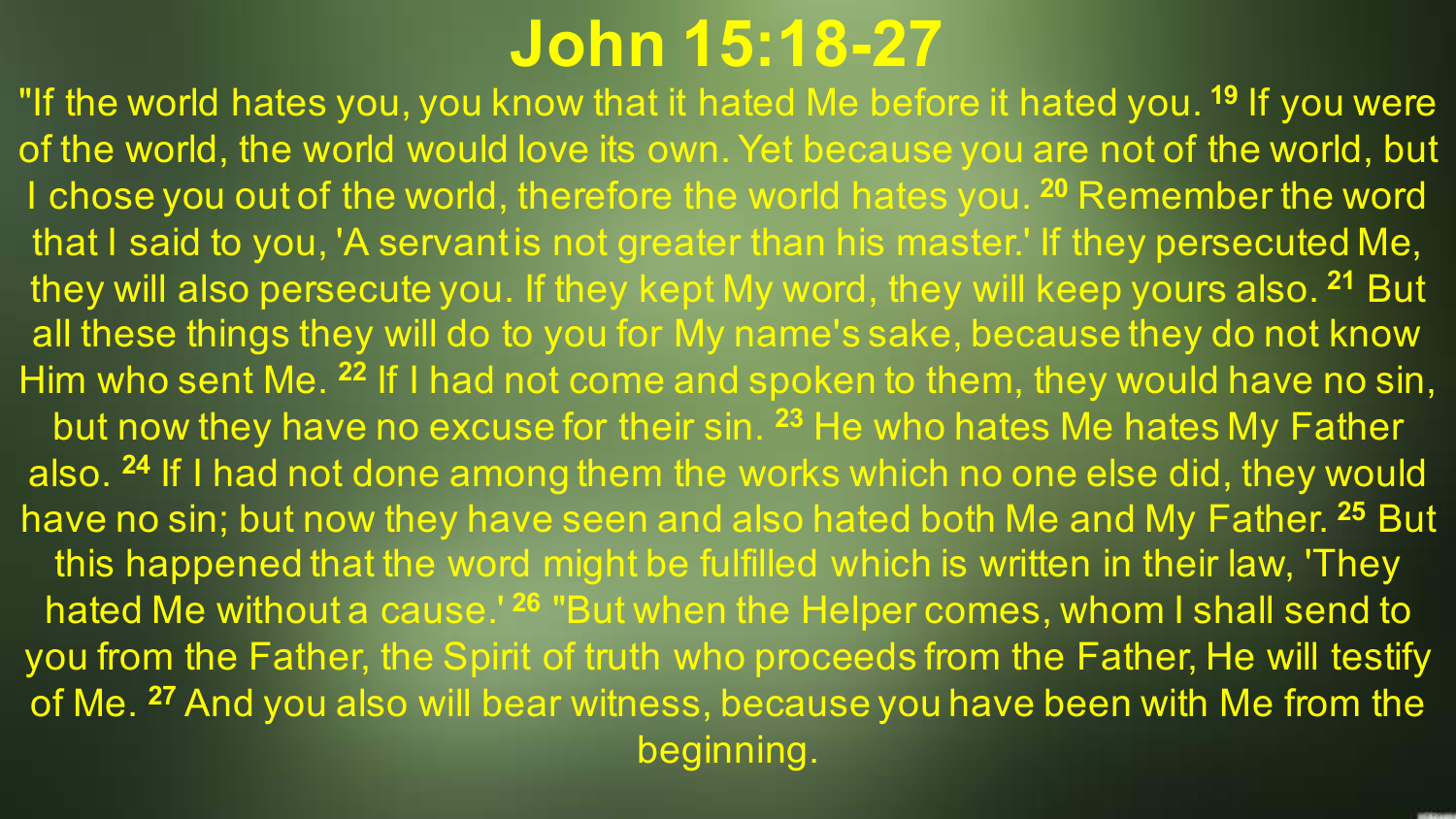## **The Reality**

#### John 15:18 "If the world hates you, you know that it hated Me before it hated you."

#### The reality is that the world will hate the believer.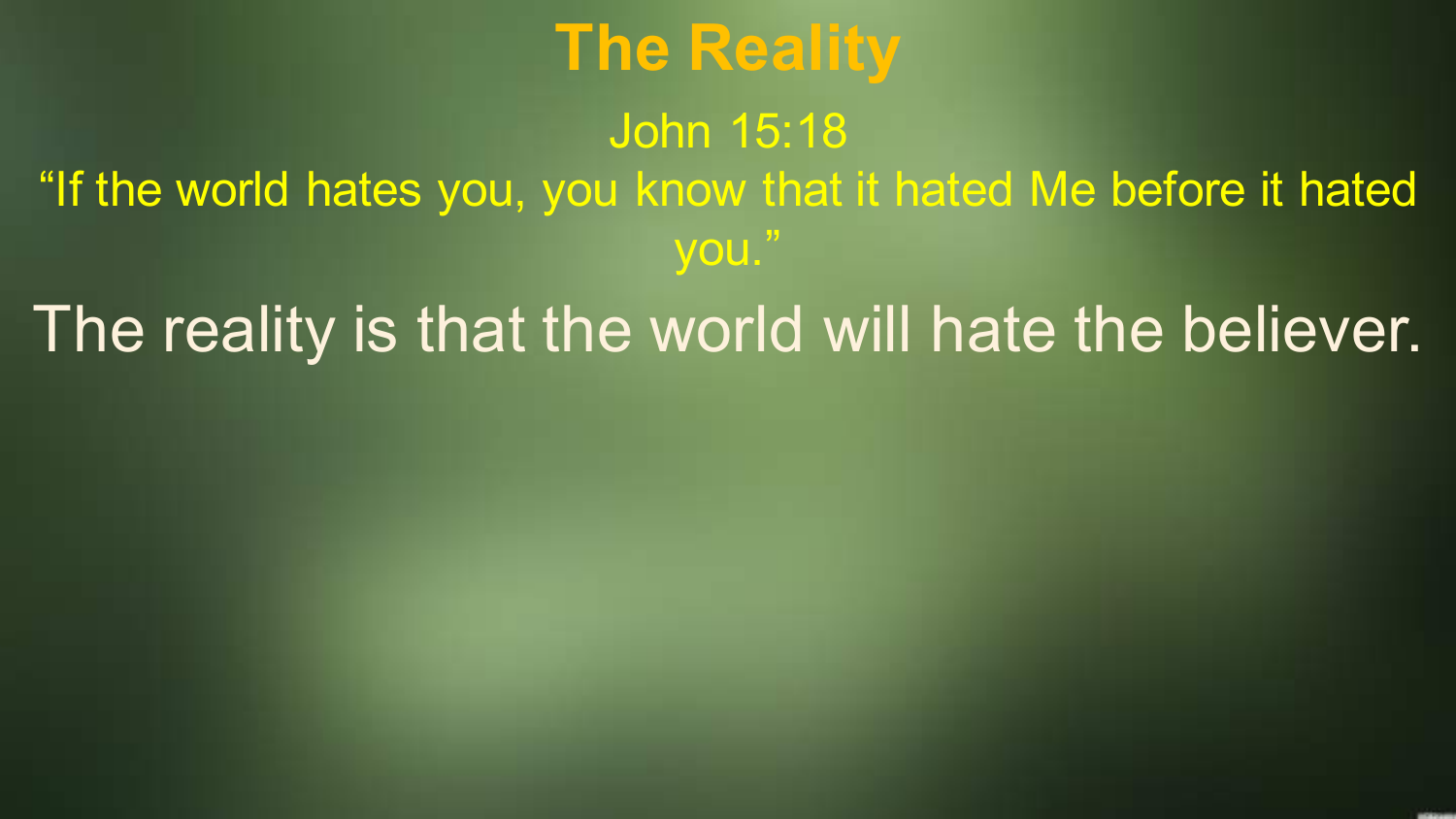### **The Reasons** John 15:19

"If you were of the world, the world would love its own. Yet because you are not of the world, but I chose you out of the world, therefore the world hates you."

This passages gives four unjustified reasons for the world's hatred.

1. The world hates believers because we are not of the world.

2. The world hates believers because they are identified with Christ.

3. The world hates believers because it does not really know God.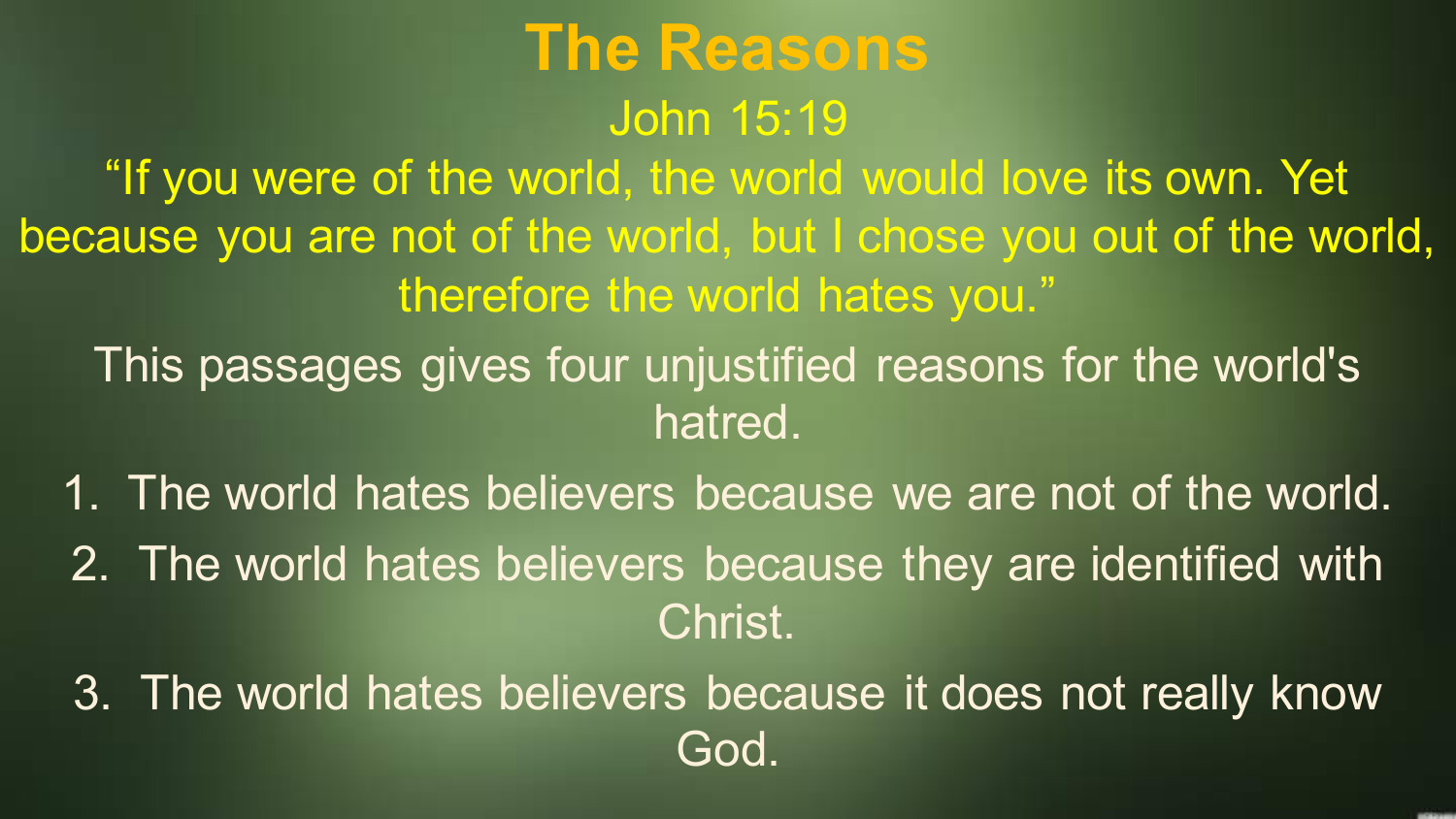#### **The Reasons** John 15:22-24

"If I had not come and spoken to them, they would have no sin, but now they have no excuse for their sin. **<sup>23</sup>** He who hates Me hates My Father also. **<sup>24</sup>** If I had not done among them the works which no one else did, they would have no sin; but now they have seen and also hated both Me and My Father."

4. The world hates believers because it is convicted of sin. Jesus said that two things convict the world.

a. His message convicts the world: it strips away the world's excuse of sin. He preaches and teaches righteousness; therefore, His message exposes the sins of people.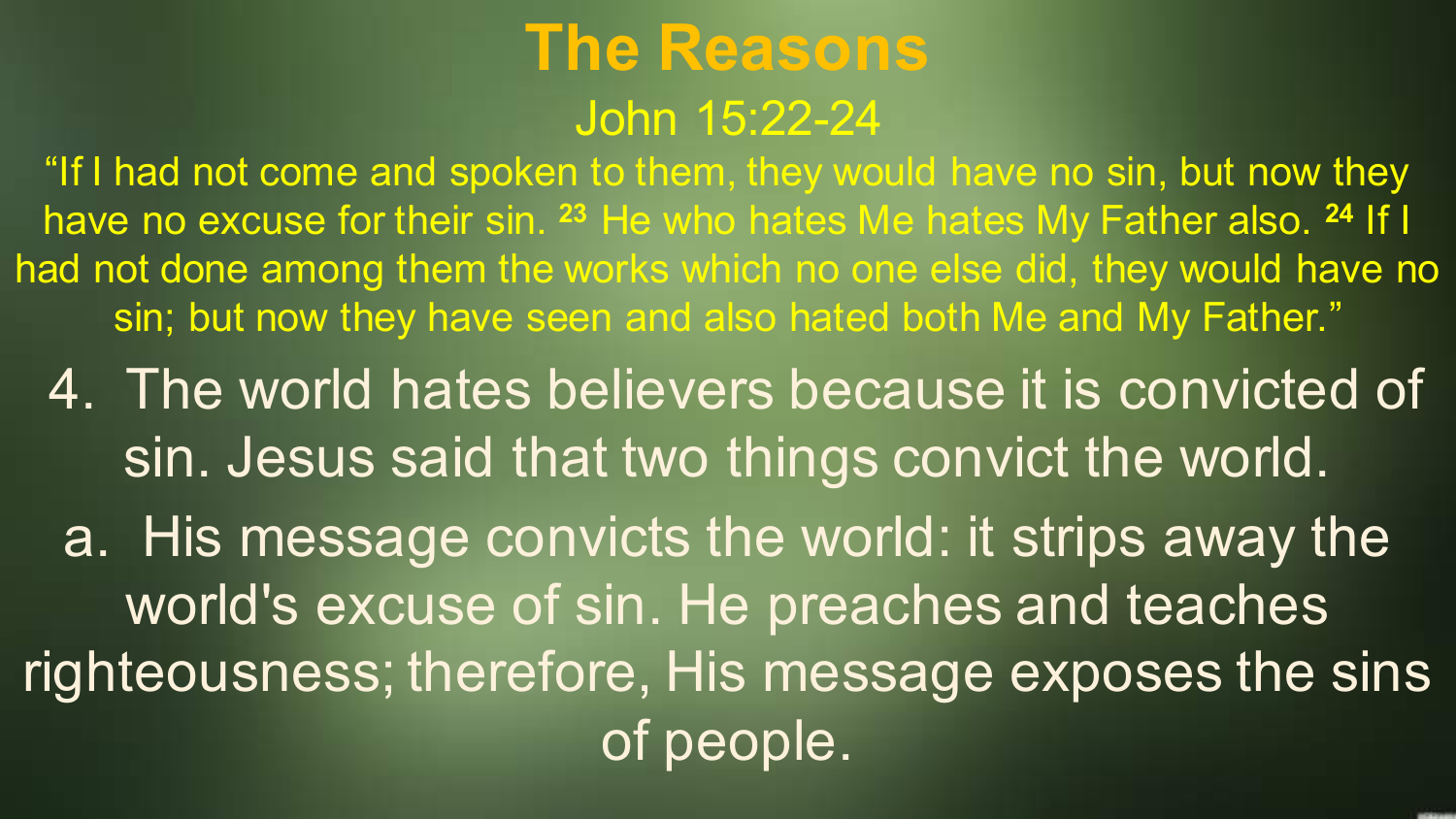#### **The Reasons** John 15:22-24

"If I had not come and spoken to them, they would have no sin, but now they have no excuse for their sin. **<sup>23</sup>** He who hates Me hates My Father also. **<sup>24</sup>** If I had not done among them the works which no one else did, they would have no sin; but now they have seen and also hated both Me and My Father."

b. Jesus' life and works convict the world of sin. Note the words, "they would have no sin." This does not mean that men would not be guilty of sin if Jesus had not come. What it means is that since He has come, men have seen exactly who God is. God has been revealed to men; therefore, they stand guilty of the most terrible sin of all: rejecting God and His Son. If He had not come, they would not be guilty of this sin. Note the claim of Jesus to be the revelation of God and to be equal with Him. To hate Him is to hate the Father also.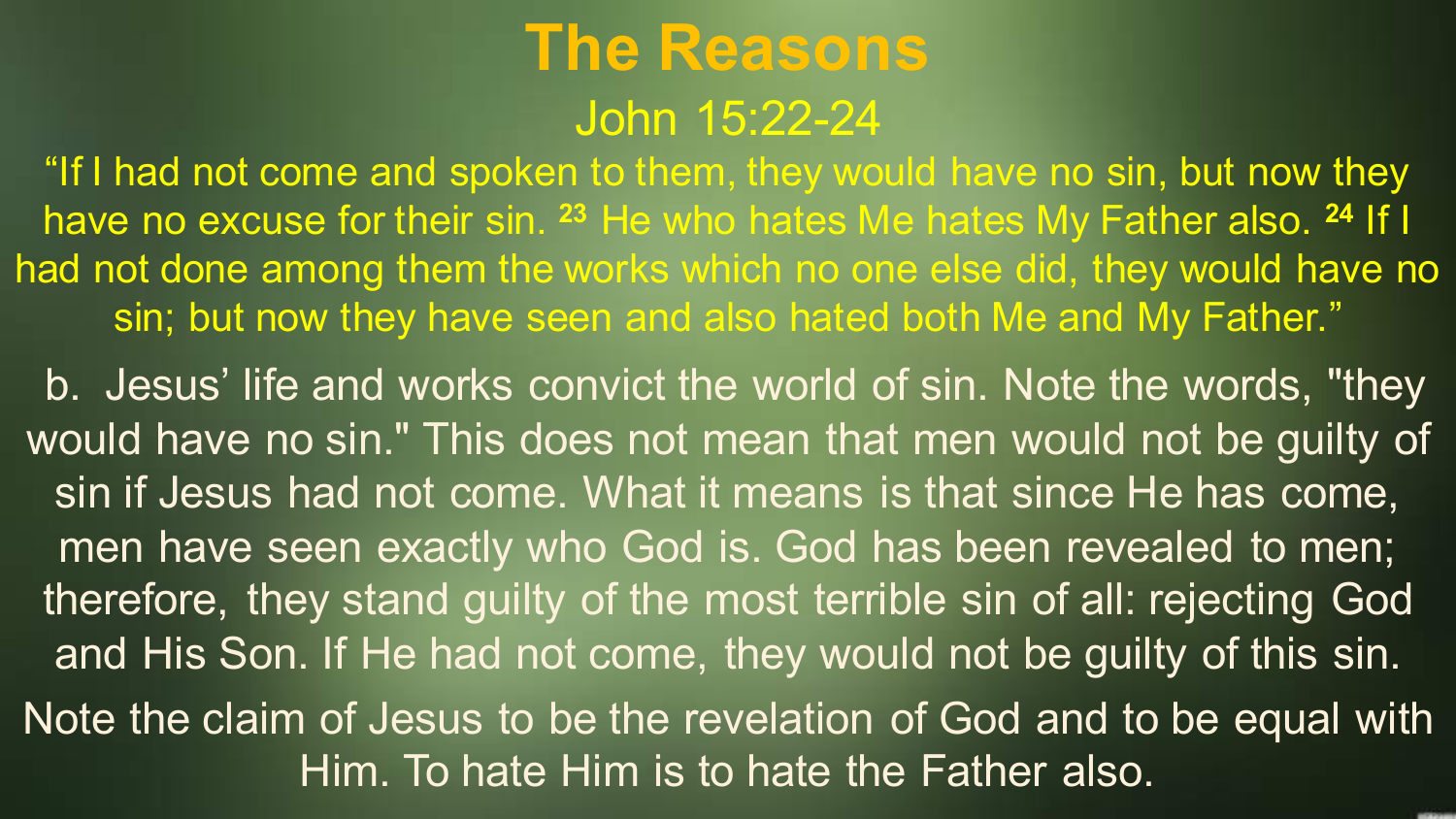### **The Result**

John 15:25

"But this happened that the word might be fulfilled which is written in their law, 'They hated Me without a cause.'"

The world is without excuse. There is no sense for its hatred of Jesus. Think about it. The world hates and opposes the One person...

- who lived and spoke for righteousness more than anyone else ever has.
	- who cared and ministered more than anyone else ever has.
	- who worked for true love and justice and the salvation of the world more than anyone else ever has.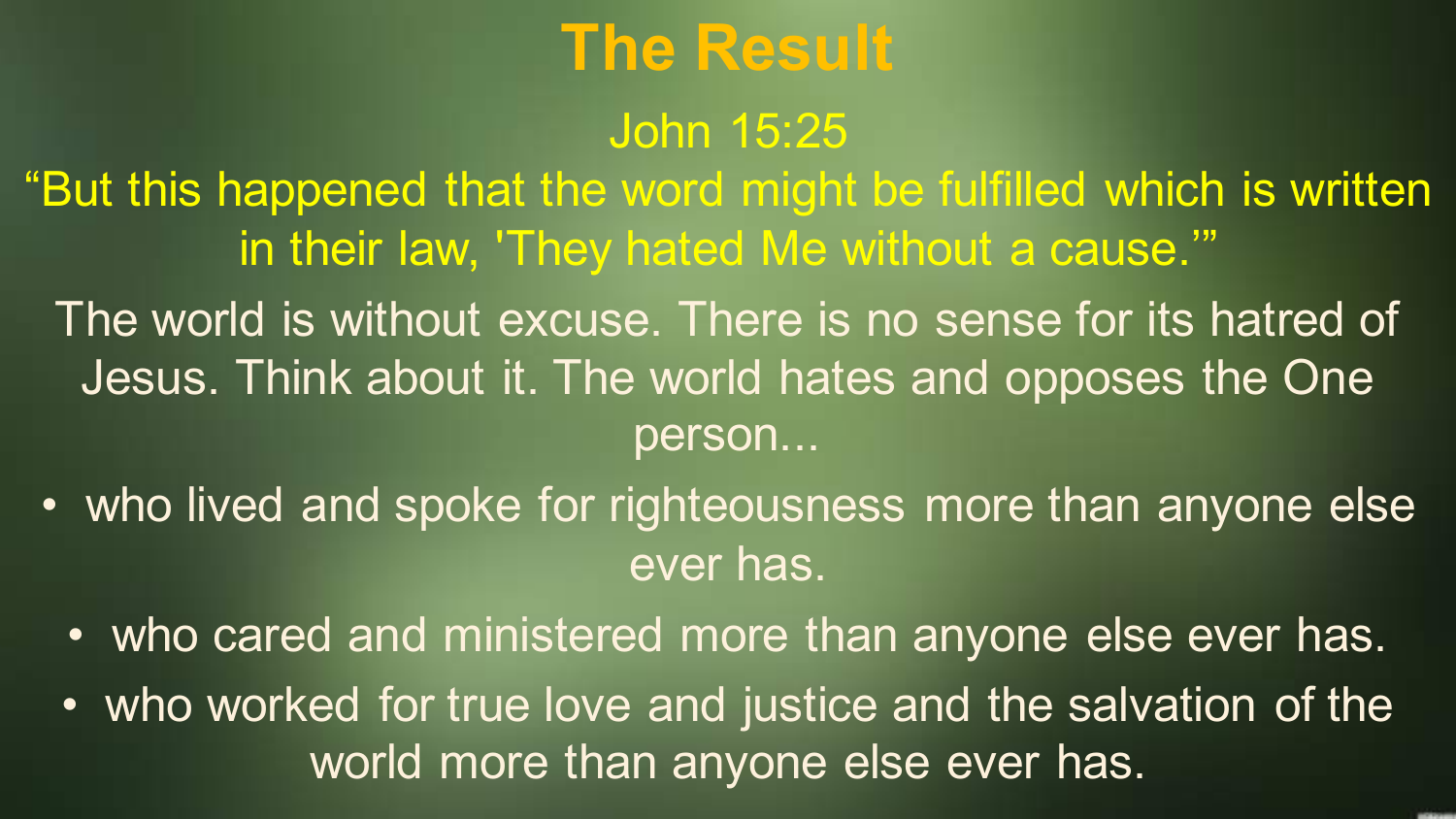### **The Result**

John 15:25

"But this happened that the word might be fulfilled which is written in their law, 'They hated Me without a cause.'"

The world's hatred for Jesus Christ reveals that the true nature of the world is *evil*. The world is without excuse.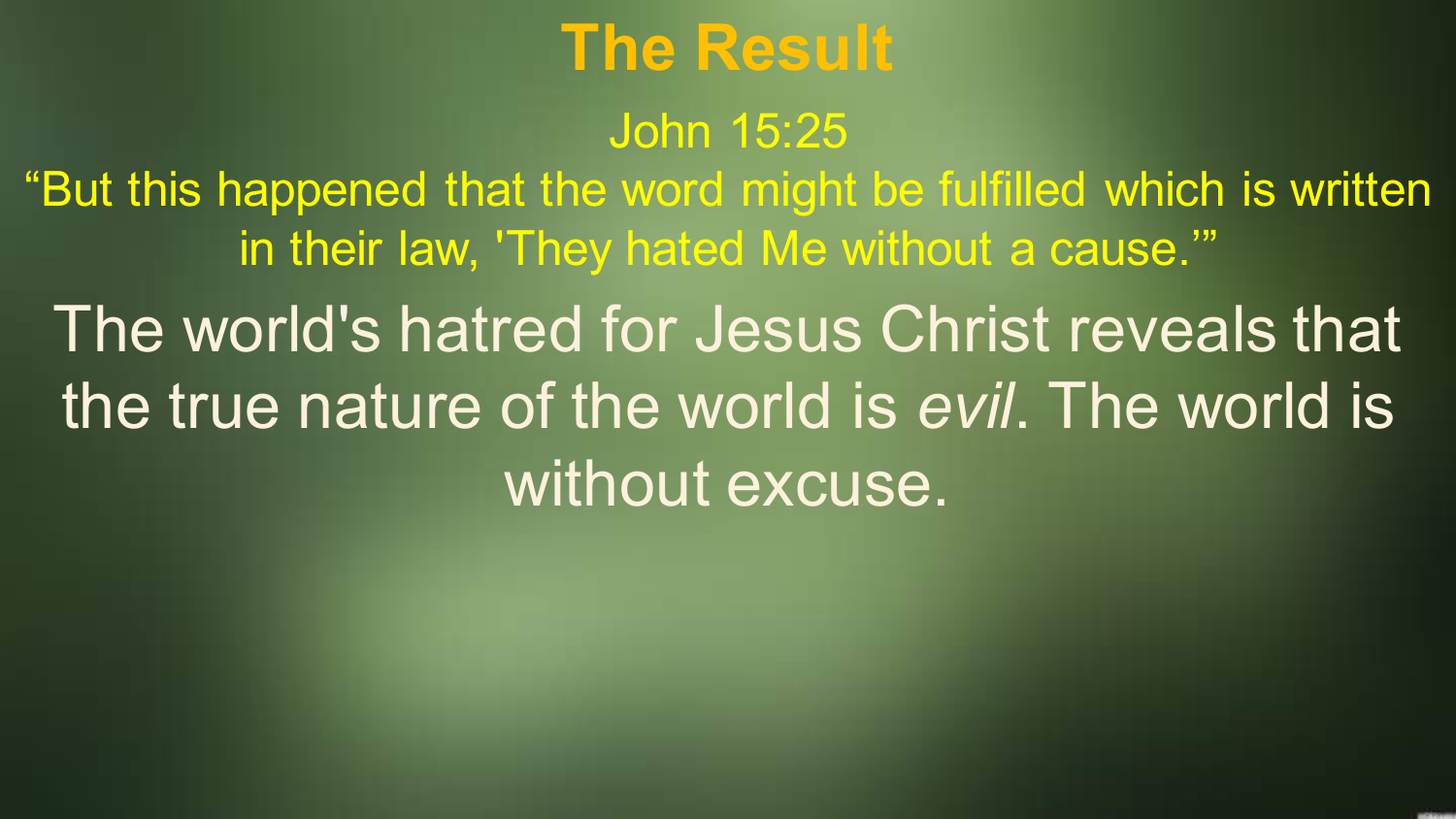John 15:26-27

"But when the Helper comes, whom I shall send to you from the Father, the Spirit of truth who proceeds from the Father, He will testify of Me. **<sup>27</sup>** And you also will bear witness, because you have been with Me from the beginning."

Jesus gives the promise of victory over the world. Victory comes from two sources.

1. There is victory through the Holy Spirit. a. He is the believer's Comforter through persecution. b. He is the believer's Spirit of Truth through persecution. The truth will prevail through all persecution.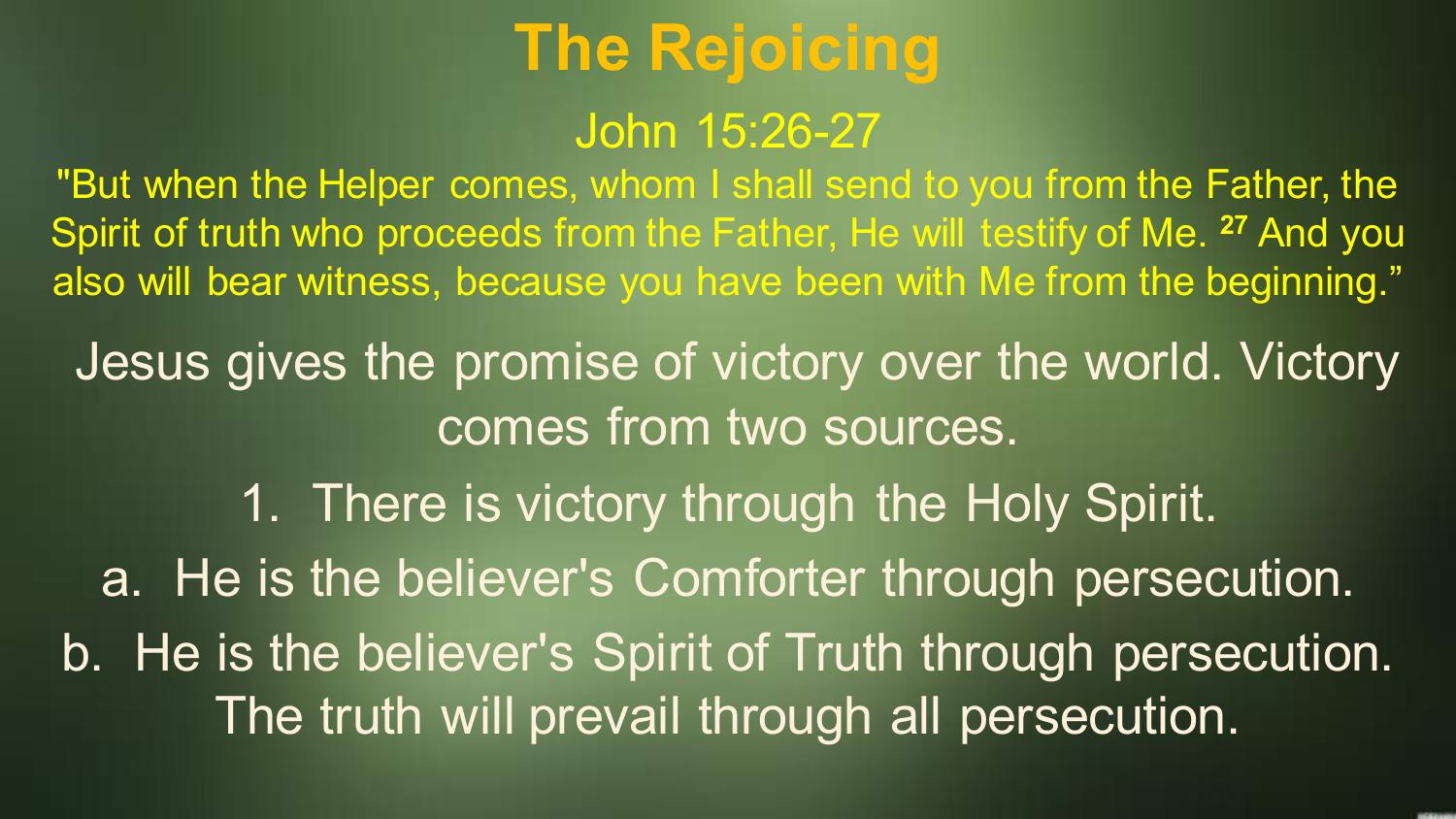John 15:26-27

"But when the Helper comes, whom I shall send to you from the Father, the Spirit of truth who proceeds from the Father, He will testify of Me. **<sup>27</sup>** And you also will bear witness, because you have been with Me from the beginning."

c. He will testify to the world, convicting them even while they are hating Christ. Note: the Holy Spirit is sent "from the Father" and "proceeds from the Father". A literal translation would be, "from the side of the Father." God is coming to us. Our rejoicing is that God accepts us even when the world does not.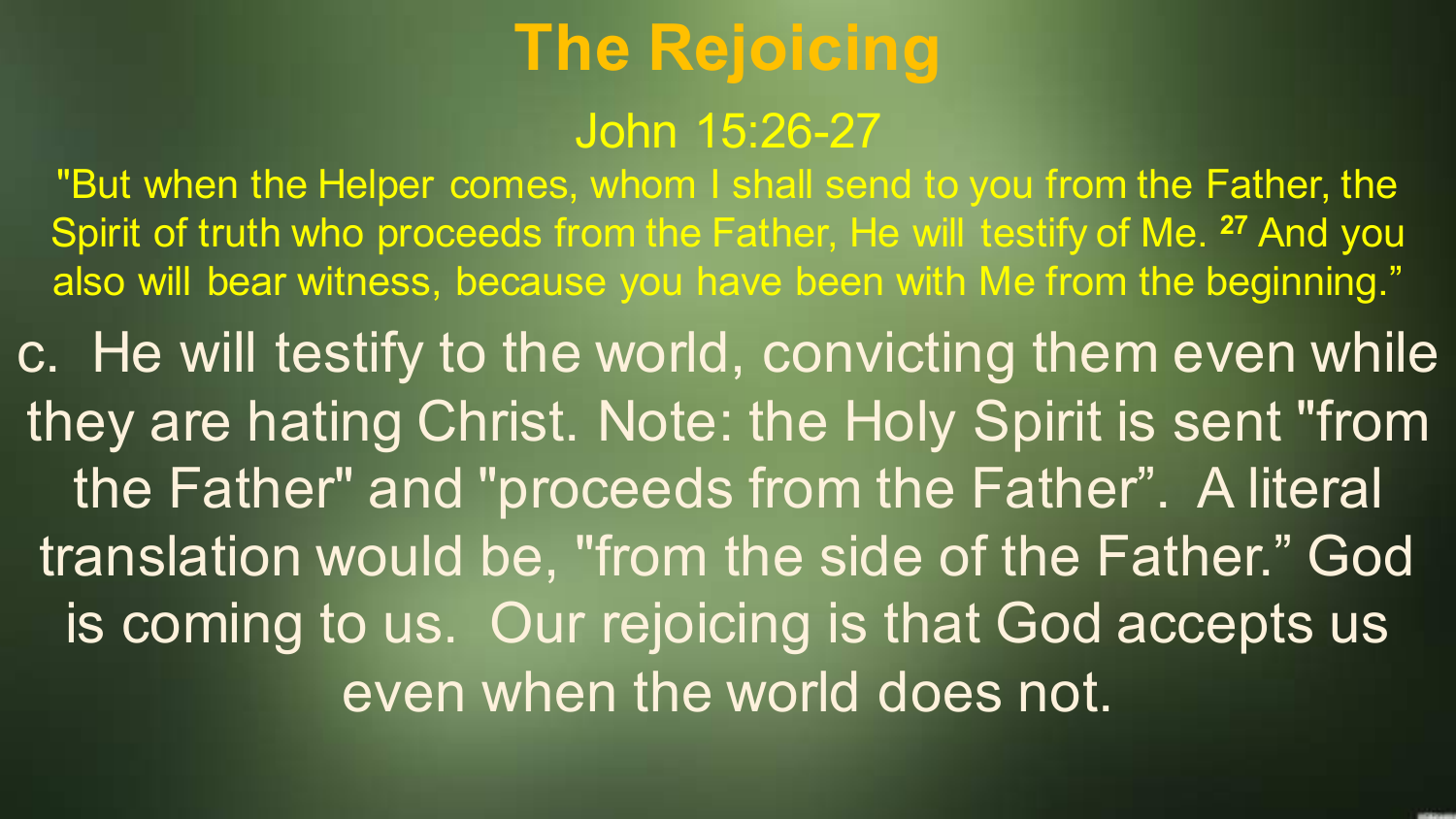John 15:26-27

"But when the Helper comes, whom I shall send to you from the Father, the Spirit of truth who proceeds from the Father, He will testify of Me. **<sup>27</sup>** And you also will bear witness, because you have been with Me from the beginning."

2. There is victory through the believer's own witness and fellowship with Christ. The believer walks and fellowships with Christ. He sees and hears with the eyes and ears of his heart, and he learns of Christ. Therefore, he declares the glorious message of Christ so that this world, even its persecutors, may have fellowship with believers and with the Father and His Son.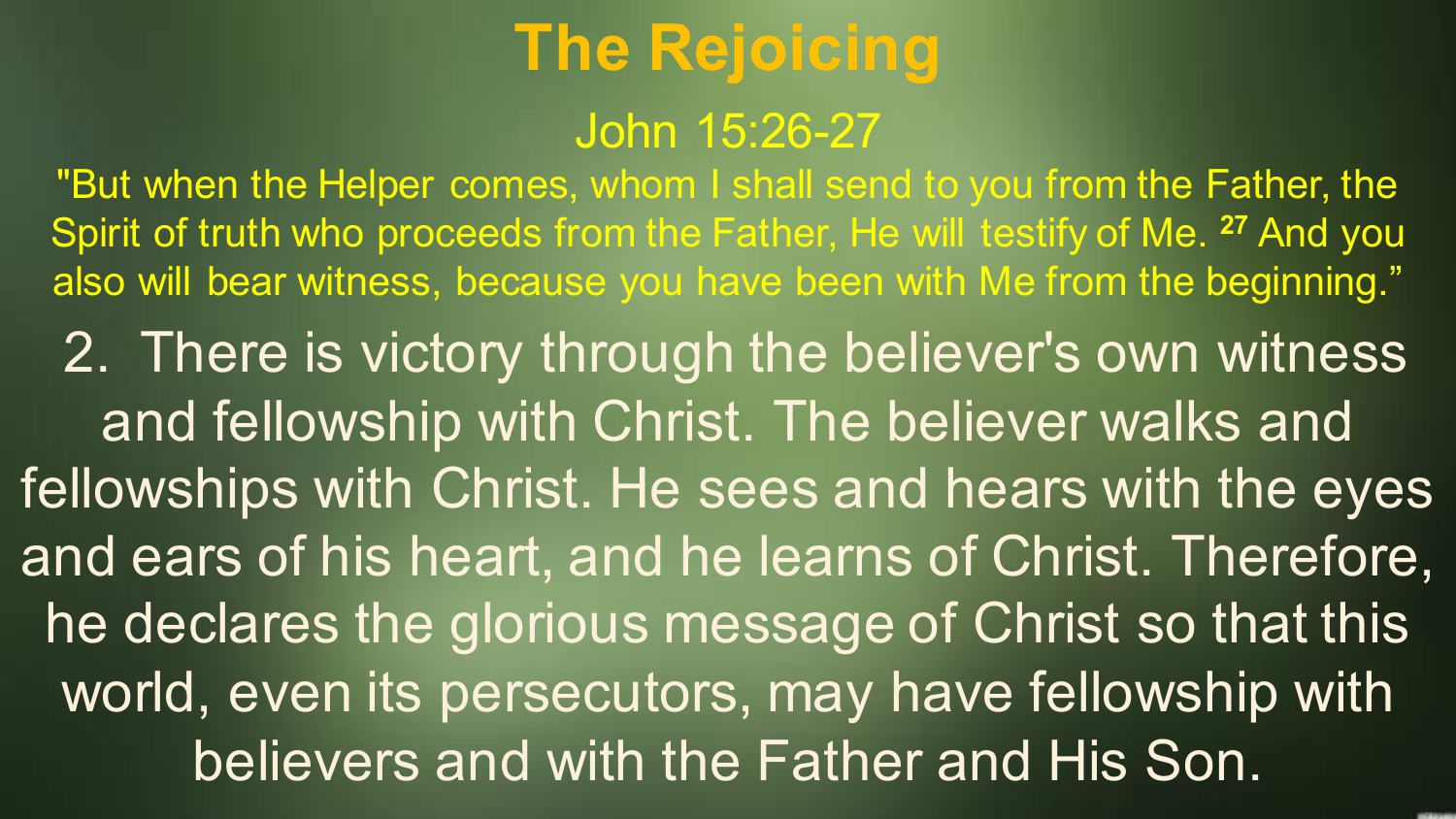John 15:26-27

"But when the Helper comes, whom I shall send to you from the Father, the Spirit of truth who proceeds from the Father, He will testify of Me. **<sup>27</sup>** And you also will bear witness, because you have been with Me from the beginning." The believer bears witness because he really knows Christ. It is practically impossible to know the true Messiah, the Savior of the world, to know that no man has to die, and not proclaim the message. A genuine believer is a person of conviction, a person who cannot keep quiet if he knows and experiences the truth himself.